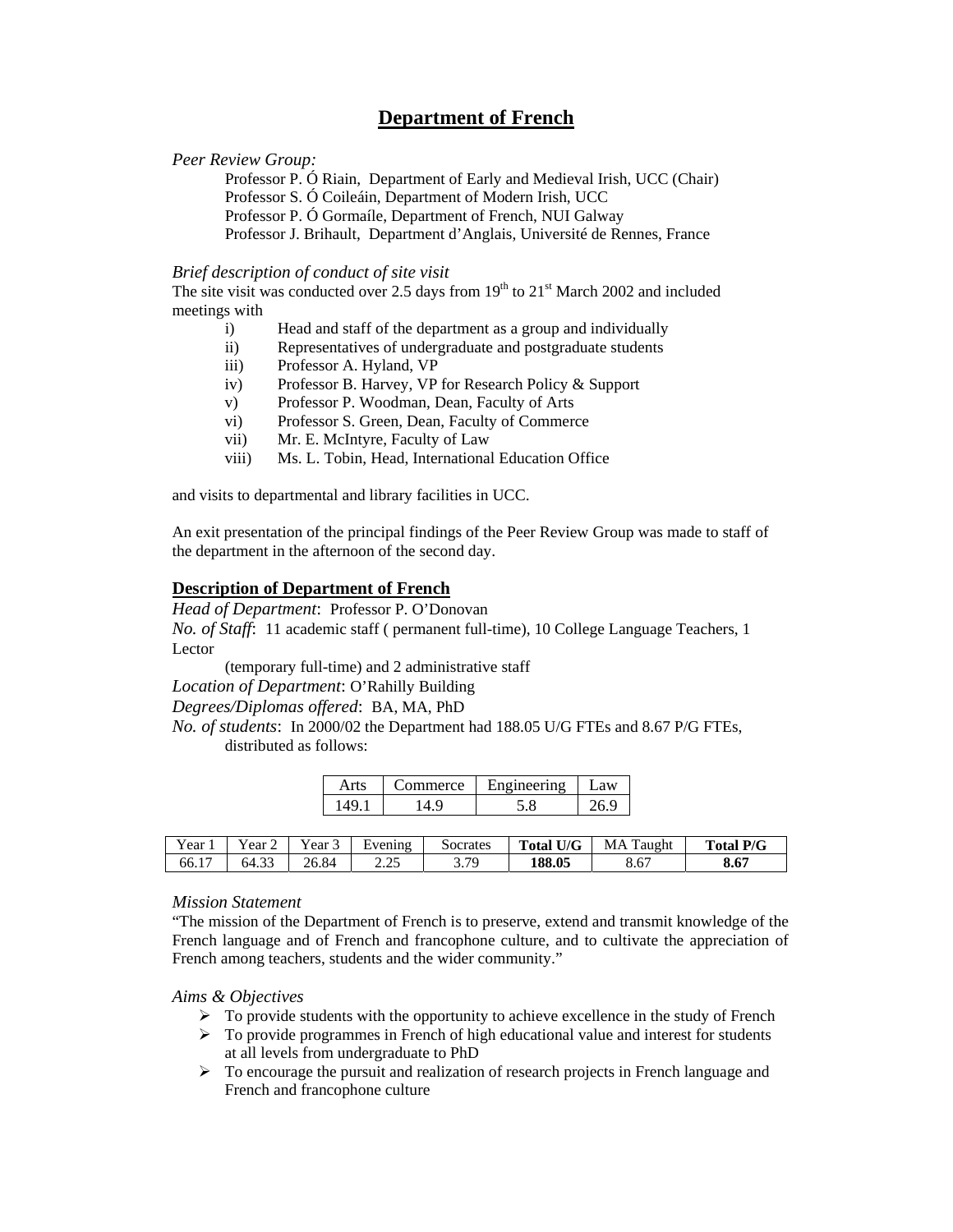$\triangleright$  To maintain standards of excellence in the areas of French as a subject which feature in its teaching and research: French language and linguistics, literature, thought and the history of ideas, cultural studies, and society and institutions.

### **General**

- $\triangleright$  To integrate teaching and research by means of the development of elective specialized modules (undergraduate and postgraduate)
- $\triangleright$  To encourage intellectual curiosity, self-discipline and range on the part of students of French
- $\triangleright$  To provide a framework for self-development in teaching and research on the part of staff
- $\triangleright$  To participate in planning and policy development affecting teaching and research in French and in modern languages
- ¾ To participate in the development in the University of learning resources for French
- ¾ To promote academic development through co-operation with departments of the School of Language and Literature and of the Faculties of Arts, Commerce and Law

## Undergraduate

- $\triangleright$  To provide advanced training in the use of French
- ¾ To encourage wide reading and study in French literature, thought and other forms of cultural production
- $\triangleright$  To equip students with the skills and knowledge required to engage in independent analysis and interpretation
- ¾ In *Year One* and *Year Two*, to provide a structured learning framework for the study of the French language and French culture, and for the acquisition of specialized skills in analysis, interpretation, argument and communication
- ¾ In *Year Three* and *Year Four*, to provide a structured learning framework for advanced work in the French language, and for the development of capacities for responsiveness, synthesis and independent critical thinking in the study of French culture
- $\triangleright$  To provide opportunities for the acquisition of knowledge in different areas of French, according to students' interests and aptitudes and to foster intellectual development by providing structured progression in strands representing different branches of French as a humanities subject
- $\triangleright$  To encourage students to use their studies in French as a basis for personal and career development
- $\triangleright$  To enhance the acquisition of transferable skills, including information gathering, analysis, interpretation, the capacity for co-operative work, skills in the use of information technology
- $\triangleright$  To seek to enhance student motivation
- $\triangleright$  To provide a stimulating learning environment for students (e.g. through the use of seminar teaching, by promoting accessibility of staff to students).

## **Postgraduate**

- $\triangleright$  To develop taught postgraduate programmes and modules according to developments in the subject and to student demand
- $\triangleright$  To prepare researchers and university teachers of the future
- ¾ To provide effective training in research methods and to foster professional selfdevelopment on the part of research students.

## Research

- $\triangleright$  To enhance the conditions for research and for the realization of individual and collaborative research projects
- $\triangleright$  To foster the creation of a framework for the identification and pursuit of research themes in the humanities on the basis of collaboration with colleagues in U.C.C. and beyond
- $\triangleright$  To develop research networks with partners in Ireland, Europe and beyond as a means of providing staff and students with opportunities for the planning and realization of research projects.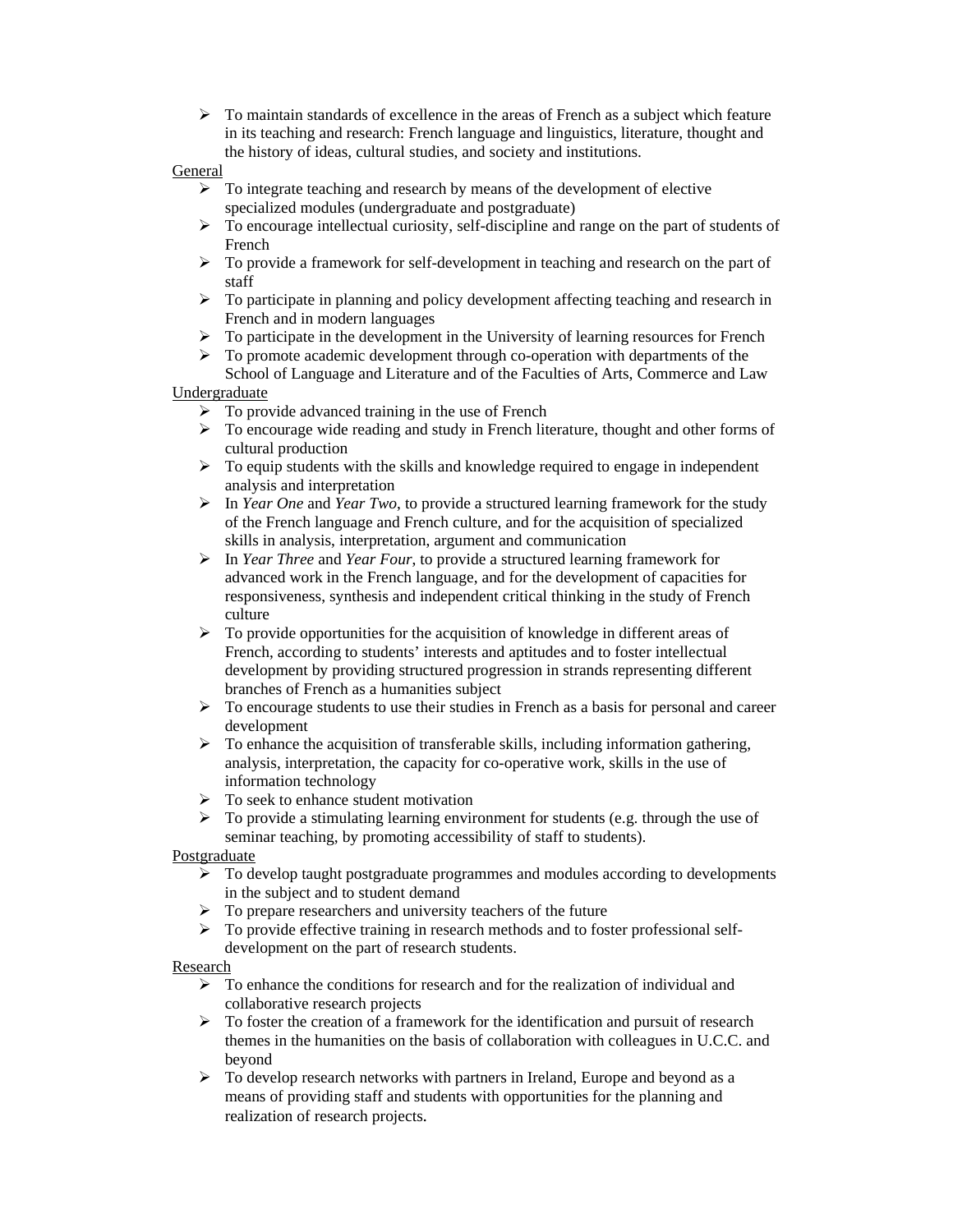# **General Comment on Quality Review**

The reviewers found that the self-assessment report comprehensively reflected the department's assessment of its present position and vision of its future development. The Department of French is one of the larger departments of UCC and it had undergone a period of sustained growth, making it the largest undergraduate centre for French in Ireland. The reviewers deemed the new inter-faculty courses to have been very successful. The group was impressed by the range and quality of courses offered by the Department. It was also impressed by the level of general satisfaction with courses and with the teaching of staff expressed by students of the Department. It noted with approval the success of the Department in 'customizing' courses, for example in relation to the BCL (Law and French). The reviewers noted the number and quality of the books and articles the department has produced, as well as the regular attendance of its staff members at international conferences, and felt the Department can be proud of its strong record in the areas of research and scholarly activity. A contributory factor to the Department's rate of success in research has been its policy of distributing workloads so as to ensure that one day per week is free for research. The research seminar has also helped to produce a favourable research environment. The interdisciplinary character of much of the research involvement of staff was highly commended by the group.

# **Progress on Recommendations for Improvement**

The Department of French made **88** recommendations for improvement in their Self-Assessment Report. The PRG endorsed all the recommendations. However the group also made some recommendations and did focus on some of the departmental recommendations in particular and these are indicated below.

| <b>Recommendation of PRG</b>                                                                                                                                                                                                                       | <b>Recommendation of QPC</b>                                                          | Follow-up Report - Oct. '03                                                                                                                                                                                                                                                      |
|----------------------------------------------------------------------------------------------------------------------------------------------------------------------------------------------------------------------------------------------------|---------------------------------------------------------------------------------------|----------------------------------------------------------------------------------------------------------------------------------------------------------------------------------------------------------------------------------------------------------------------------------|
| That special attention is paid to the<br>support and working conditions of<br>the staff of the LC. The<br>department's language teaching<br>mission should receive greater<br>emphasis                                                             | Endorsed recommendation. For<br>action by UCC and Dean of Arts<br>and Director of LC. | The whole issue of the future<br>direction of the Language Centre is<br>currently under review by the<br>University following the<br>resignation of the Director. The<br>Dean of Arts and the Department<br>are awaiting the outcome of the<br>discussions before taking action. |
| There should be a collective<br>Departmental approach to matters<br>such as research initiatives and to<br>empowerment of groups of staff to<br>make recommendations to<br>departmental staff meetings with a<br>strong presumption of acceptance. | Strongly endorsed<br>recommendation                                                   | Implemented.<br>Delegation of decision-making to<br>the relevant departmental<br>committees has been agreed and<br>been put into place by the<br>Department.                                                                                                                     |
| Rotation of responsibilities among<br>all staff in relation to departmental<br>committees and regular review of<br>composition of departmental<br>committees                                                                                       | Strongly endorsed<br>recommendation                                                   | Implemented.<br>A review of the departmental<br>committees took place and rotation<br>of responsibilities among staff,<br>including CLTs, took place. Staff<br>preferences were the most<br>important criterion in assignment of                                                 |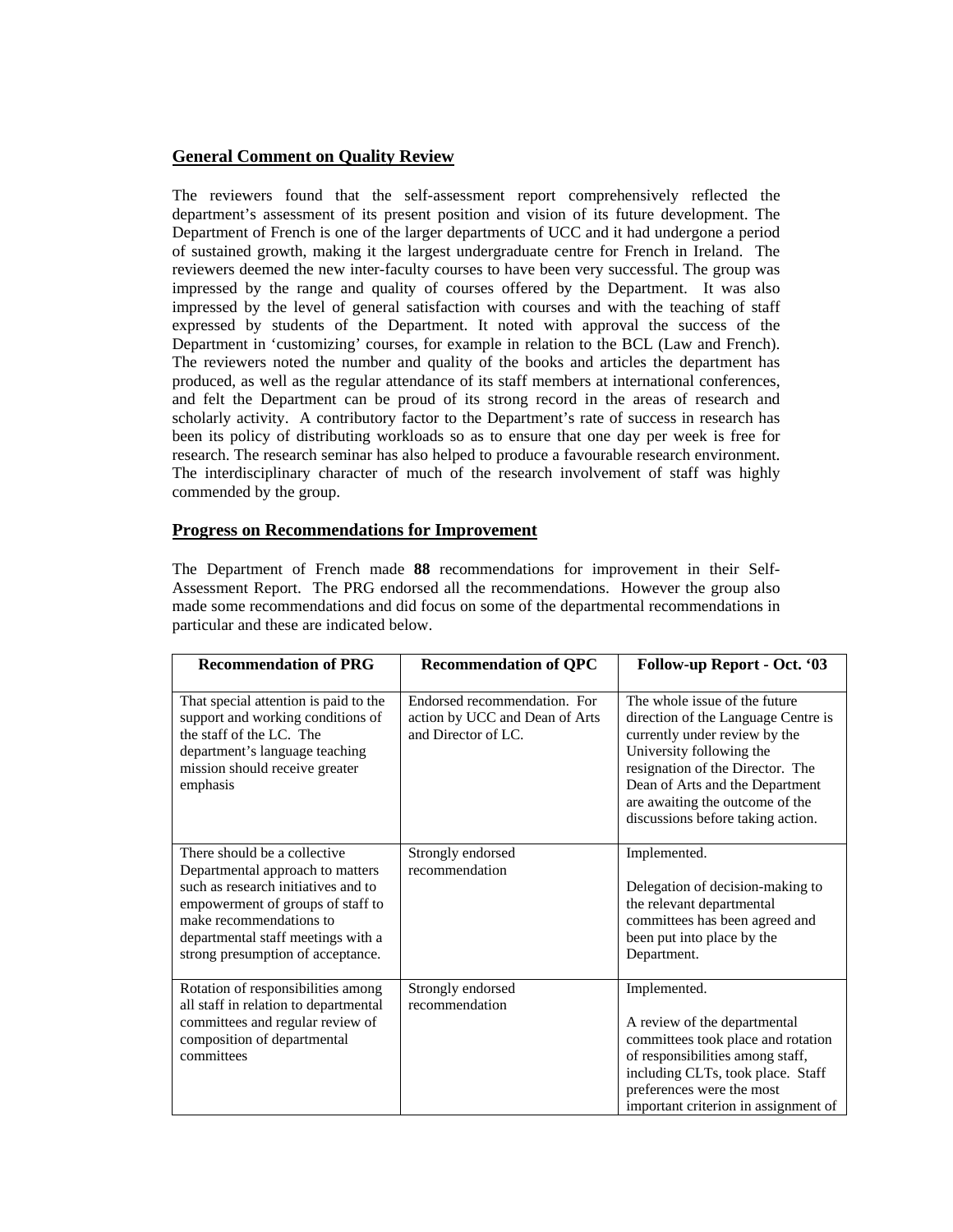| <b>Recommendation of PRG</b>                                                                                                                                                                                                                                   | <b>Recommendation of QPC</b>                                                                                                                                                                                                                    | Follow-up Report - Oct. '03                                                                                                                                                                                                                                                                                                                                                  |
|----------------------------------------------------------------------------------------------------------------------------------------------------------------------------------------------------------------------------------------------------------------|-------------------------------------------------------------------------------------------------------------------------------------------------------------------------------------------------------------------------------------------------|------------------------------------------------------------------------------------------------------------------------------------------------------------------------------------------------------------------------------------------------------------------------------------------------------------------------------------------------------------------------------|
|                                                                                                                                                                                                                                                                |                                                                                                                                                                                                                                                 | duties. In some cases staff<br>preferred to remain with their<br>existing responsibilities and this<br>was facilitated by the Head of<br>Department. Chairs of committees<br>will be changed every two years.<br>The composition of all committees<br>will be reviewed every two years<br>and will include consideration of<br>preferences expressed by individual<br>staff. |
| All workloads should be made<br>known to all staff and reviewed<br>regularly                                                                                                                                                                                   | Strongly endorsed<br>recommendation. Commented<br>that this is highly desirable as a<br>matter of good practice in<br>departments.                                                                                                              | Implemented for 2002/03. Not<br>implemented for 2003/04 at the<br>date of this report.<br>Action on this recommendation has<br>not yet occurred for the academic<br>year 2003/04. The Head of<br>Department undertook to circulate<br>details of all workloads<br>(undergraduate, postgraduate,<br>administration) by the end of<br>October 2003. This has not<br>happened.  |
| The budget for the following<br>academic year should be reviewed<br>annually at the May planning<br>meeting                                                                                                                                                    | Endorsed recommendation.<br>Commented that this is highly<br>desirable as a matter of good<br>practice in departments.                                                                                                                          | Implemented as far as possible.<br>The time of circulation of<br>budgetary information is dependent<br>on the HEA and on government<br>decisions. The budget was<br>circulated immediately upon receipt<br>by the Department at the end of<br>July 2003.                                                                                                                     |
| As far as practicable, budgets<br>should be allocated according to<br>strategic purposes (e.g. teaching,<br>research, development of access to<br>media) and that economies in<br>routine expenditure should be<br>pursued so as to facilitate this<br>process | Strongly endorsed<br>recommendation.                                                                                                                                                                                                            | Implemented and acted upon in<br>2003.<br>Recommendations were made by<br>departmental committees and<br>agreed and acted upon by the<br>Department. Equipment was up-<br>dated. Economies were made in the<br>area of savings in expenditure on<br>the photocopier. No free student<br>access to the photocopier was<br>permitted.                                          |
| As far as practicable, decisions on<br>budgets should be linked to the<br>responsibilities of specific<br>committees in implementing<br>departmental policy<br>That the role of administrative staff                                                           | QPC recommended that the<br>Department should make<br>decisions on expenditure of the<br>departmental budget in a collegial<br>fashion and individual committees<br>within the Department should<br>make decisions.<br>Endorsed recommendation. | Implemented.<br>Implemented in part.                                                                                                                                                                                                                                                                                                                                         |
|                                                                                                                                                                                                                                                                |                                                                                                                                                                                                                                                 |                                                                                                                                                                                                                                                                                                                                                                              |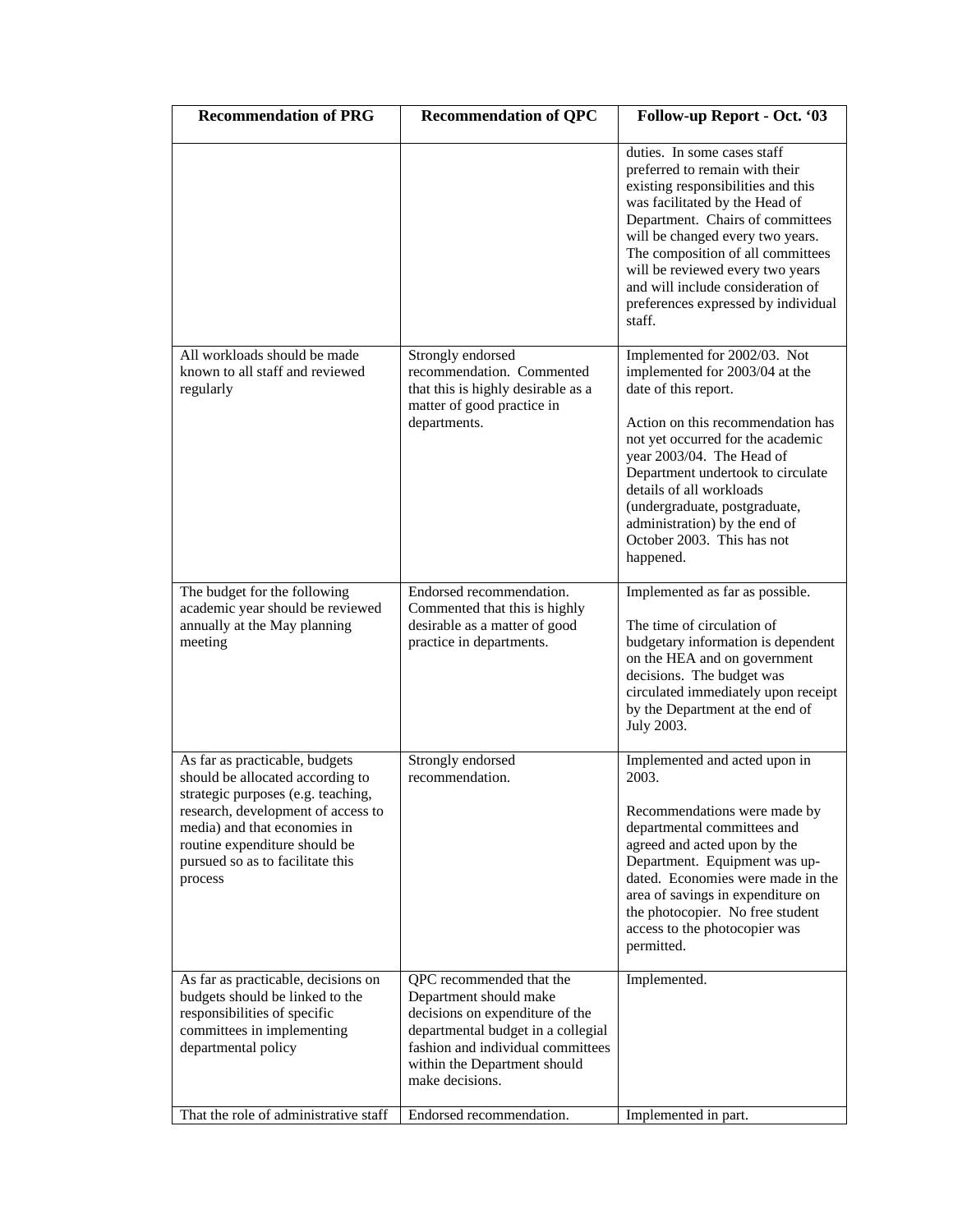| <b>Recommendation of PRG</b>                                                                                                                                                                         | <b>Recommendation of QPC</b>                                                                                                                                                                                                                                                       | Follow-up Report - Oct. '03                                                                                                                                                                                                                                                                                                                                                                                                                                                 |
|------------------------------------------------------------------------------------------------------------------------------------------------------------------------------------------------------|------------------------------------------------------------------------------------------------------------------------------------------------------------------------------------------------------------------------------------------------------------------------------------|-----------------------------------------------------------------------------------------------------------------------------------------------------------------------------------------------------------------------------------------------------------------------------------------------------------------------------------------------------------------------------------------------------------------------------------------------------------------------------|
| of the department be extended to<br>the provision of support for other<br>staff (than the Head of Department)<br>in relation to operation of<br>departmental committees and<br>research initiatives. | For action by the Department.                                                                                                                                                                                                                                                      | Administrative staff act as<br>secretaries to departmental<br>committees and assist with<br>conference planning and<br>organisation.                                                                                                                                                                                                                                                                                                                                        |
| Information on the work of the<br>departmental office, with a list of<br>the respective duties of each of the<br>members of staff, should be<br>maintained                                           | Endorsed recommendation.<br>Commented that this is highly<br>desirable as a matter of good<br>practice in departments.                                                                                                                                                             | Not yet implemented. To be<br>completed by December 2003.<br>Action: By Head of Department by<br>end of December 2003.<br>Confirmation to be sent of Dean of<br>Arts and Director of Quality<br>Promotion Unit.                                                                                                                                                                                                                                                             |
| Staff achievements should be<br>highlighted — and celebrated —<br>more visibly and more actively.                                                                                                    | Endorsed recommendation.<br>Commented that this is highly<br>desirable as a matter of good<br>practice in departments.                                                                                                                                                             | Implemented.<br>Under Chairperson's business on<br>the agenda for staff meetings,<br>achievements and activities of<br>individual staff are highlighted.<br>Highlighting at the level of the<br>university was recommended and<br>the Dean of Arts undertook to<br>consider possible actions.                                                                                                                                                                               |
| Since some academic staff appear<br>to have no involvement in<br>language-teaching, the policy<br>underlying this should be clarified.                                                               | QPC endorsed the<br>recommendation that a review of<br>the policy with regard to the<br>teaching of language be carried<br>out. QPC recommended that the<br>review involve the Dean of the<br>Arts Faculty, the Head of<br>Department and all relevant staff<br>of the department. | Implemented.<br>The policy is that there is a balance<br>maintained between the literary<br>seminar and language teaching.<br>Every academic staff member<br>teaches 2 hours per week of<br>seminar/language and some staff<br>teach both. Imbalances in teaching<br>workloads are addressed by<br>allocation of additional language<br>teaching. If staff are requested to<br>become involved in language<br>teaching they must participate.<br>Will be kept under review. |
| That, bearing in mind its overall<br>mission, the Department consider<br>producing a policy with regard to<br>the use of French in the teaching of<br>content courses                                | QPC endorsed the department's<br>proposal that a review of the<br>policy be carried out as soon as<br>possible.                                                                                                                                                                    | Discussed in 2002/03 and will be<br>implemented in 2003/04.<br>The policy that has been agreed is<br>that French is used as much as<br>possible but English may also be<br>used. The students are informed in<br>October each year which literary<br>seminars will be in French and in<br>English. Assessment for all<br>students taking literary seminars<br>will be of the same format.                                                                                   |
| Every effort should be made to<br>communicate more effectively to                                                                                                                                    | Endorsed recommendation.<br>Commented that this is highly                                                                                                                                                                                                                          | Implemented and on-going.                                                                                                                                                                                                                                                                                                                                                                                                                                                   |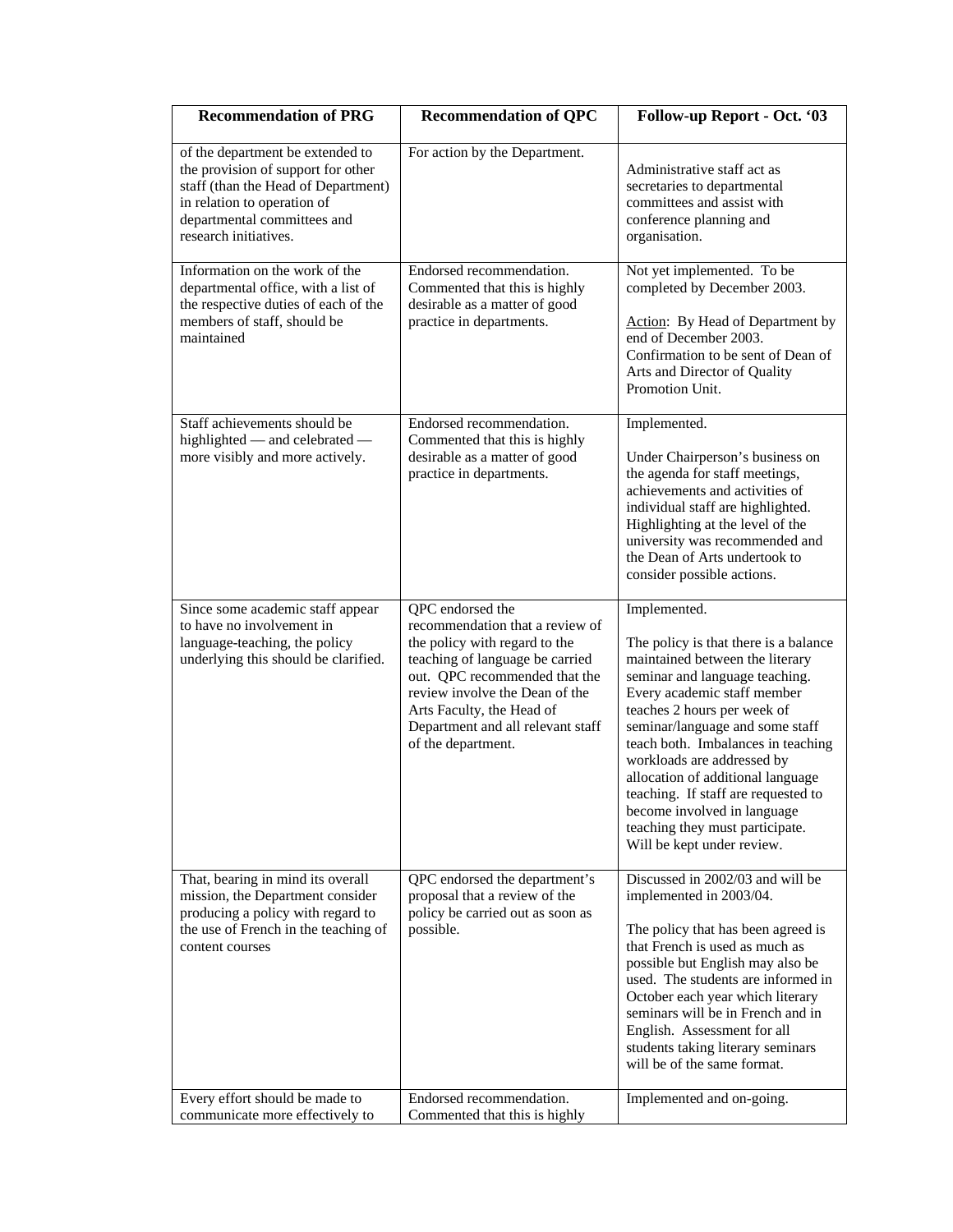| <b>Recommendation of PRG</b>                                                                                                                                                                                                                                                                                                          | <b>Recommendation of QPC</b>                                                                                                                                                                                     | Follow-up Report - Oct. '03                                                                                                                                                                                                                                                                                                                                                                                  |
|---------------------------------------------------------------------------------------------------------------------------------------------------------------------------------------------------------------------------------------------------------------------------------------------------------------------------------------|------------------------------------------------------------------------------------------------------------------------------------------------------------------------------------------------------------------|--------------------------------------------------------------------------------------------------------------------------------------------------------------------------------------------------------------------------------------------------------------------------------------------------------------------------------------------------------------------------------------------------------------|
| students the level of continuity<br>within the programmes of years 1-<br>4.                                                                                                                                                                                                                                                           | desirable as a matter of good<br>practice in departments.                                                                                                                                                        |                                                                                                                                                                                                                                                                                                                                                                                                              |
| More use should be made of the<br>many (mostly already available)<br>means of enhancing the teaching of<br>the language, such as language<br>laboratories, the provision of<br>Computer Aided Learning (CAL),<br>the use of the Media Room, the<br>revitalisation of the French Society,<br>and the creation of a French<br>CineClub. | Strongly endorsed<br>recommendation.                                                                                                                                                                             | Implemented for the major part.<br>The French Society was re-<br>vitalised. A CLT co-ordinated the<br>liaison and the project was very<br>successful. French CineClub was<br>set-up. These activities will<br>continue in 2003/04.                                                                                                                                                                           |
| The Department should seriously<br>consider the possibility of providing<br>remedial language teaching                                                                                                                                                                                                                                | Endorsed recommendation.                                                                                                                                                                                         | Implemented.<br>In line with the recommendations<br>of the reviewers on the Language<br>Centre and by agreement with staff,<br>the Department did use some of the<br>unused time of the CLTs. 2 hours<br>per week for each programme year<br>provided supplementary grammar<br>classes. It was noted that course<br>materials were somewhat<br>expensive.                                                    |
| Since joint honours students<br>normally experience difficulty in<br>availing of the year abroad option,<br>every effort should be made to<br>integrate it into their programme.                                                                                                                                                      | QPC recommended that serious<br>consideration should be given to a<br>4-year BA programme<br>incorporating one year of study<br>abroad and that the possibilities of<br>the Socrates programme be<br>considered. | Implemented.<br>The Department facilitated as many<br>students as wished to participate in<br>the LCS programmes and allowed<br>students to change into these if they<br>desired. The Department undertook<br>to continue to encourage students to<br>spend a year abroad, for example<br>by encouraging $2nd$ year students to<br>apply for posts as language<br>assistants in French secondary<br>schools. |
| The Department should ensure that<br>all staff receive encouragement to<br>visit the students abroad by availing<br>of the funds available from the<br>International Education Office to<br>assist in these visits.                                                                                                                   | Endorsed recommendation.                                                                                                                                                                                         | Implemented.<br>2 members of staff did visit<br>Erasmus Universities during the<br>year. However it was noted that the<br>funding received from the<br><b>International Education Office was</b><br>insufficient and staff have to<br>subsidise the visits from their<br>personal funds.                                                                                                                     |
| Department should seek to increase<br>the number of PhD students in<br>French; consider relaunching the<br>MA in Translation Studies;<br>consider availability of Co-Tutelle                                                                                                                                                          | Strongly endorsed<br>recommendation. The QPC did<br>not endorse the suggestion that<br>additional funding be provided by<br>the university. The QPC advised                                                      | Implemented.<br>Another GoI Scholarship was<br>obtained in 03/04 for a PhD<br>student. An advertising brochure                                                                                                                                                                                                                                                                                               |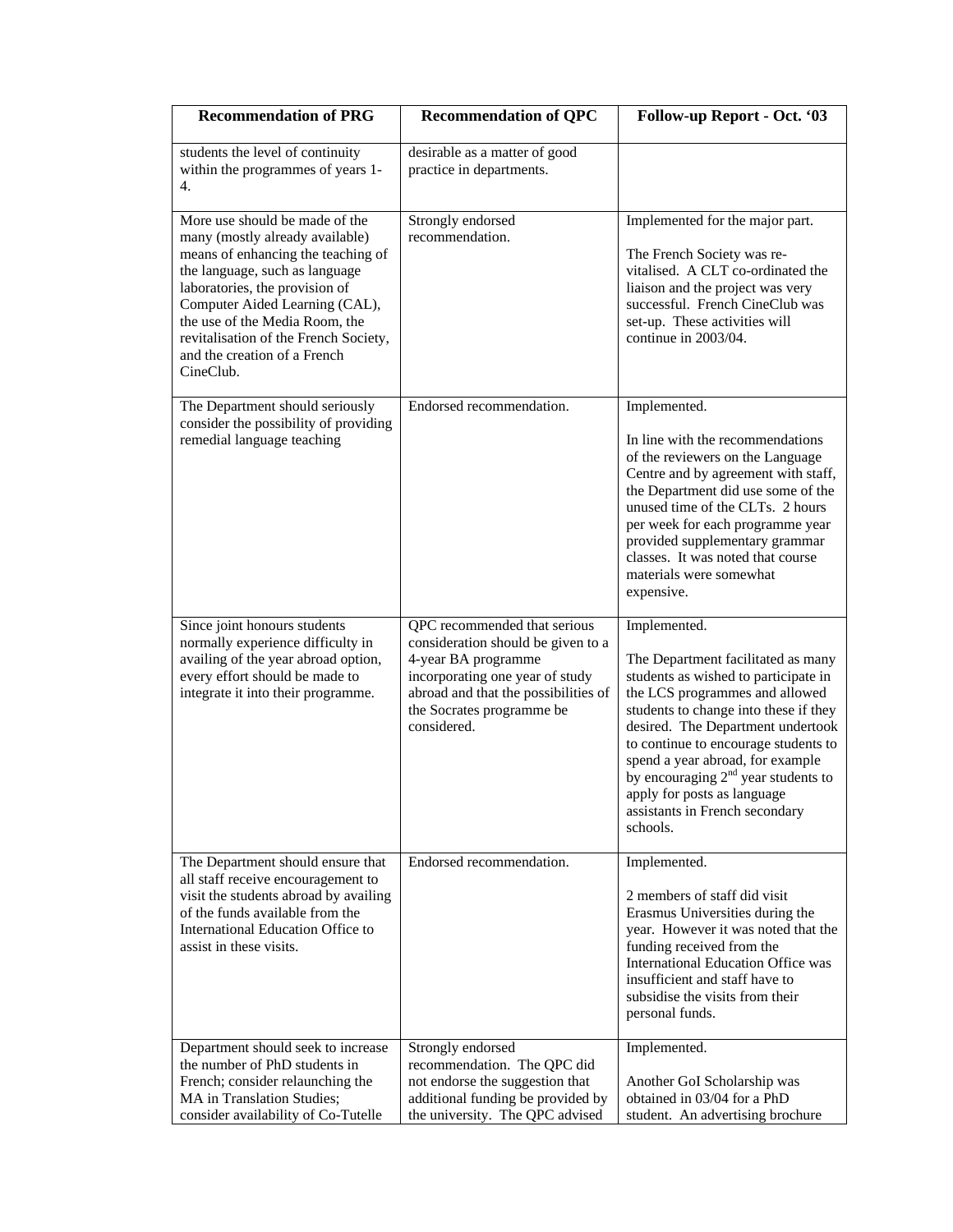| <b>Recommendation of PRG</b>                                                                                                                                                                                                                                                  | <b>Recommendation of QPC</b>                                                                                                                                                                                                                                                                                                                                                                              | Follow-up Report - Oct. '03                                                                                                                                                                                                                                                                                                                                                                                                                                    |
|-------------------------------------------------------------------------------------------------------------------------------------------------------------------------------------------------------------------------------------------------------------------------------|-----------------------------------------------------------------------------------------------------------------------------------------------------------------------------------------------------------------------------------------------------------------------------------------------------------------------------------------------------------------------------------------------------------|----------------------------------------------------------------------------------------------------------------------------------------------------------------------------------------------------------------------------------------------------------------------------------------------------------------------------------------------------------------------------------------------------------------------------------------------------------------|
| scheme as a means of attracting<br>doctoral students. Increased<br>funding should be sought from the<br>university to aid in attracting PhD<br>students                                                                                                                       | the department to investigate<br>sources of funding available<br>nationally and internationally.                                                                                                                                                                                                                                                                                                          | was developed and staff<br>participated in all postgraduate<br>open days. There was a significant<br>increase in the numbers taking the<br>MA in Applied Linguistics and in<br>the MA in French. The MA in<br>Translation Studies was not re-<br>launched but the possibility will be<br>kept under review. Department is<br>committed to continuing the efforts<br>to attract postgraduate students in<br>these and other degrees where and<br>as appropriate |
| All staff should be encouraged to<br>participate in the teaching-staff<br>exchange scheme funded by<br>Socrates                                                                                                                                                               | Endorsed recommendation.                                                                                                                                                                                                                                                                                                                                                                                  | Implemented.<br>2 staff were approved for the<br>teaching staff exchanges. The<br>needs of the Department will also<br>be taken into account in planning<br>participation in the scheme.                                                                                                                                                                                                                                                                       |
| Where members of a Department<br>are asked to assume University<br>responsibilities on or outside<br>campus, both University and<br>Department should more carefully<br>consider the implications of these<br>added responsibilities for the<br>administrative support staff. | Endorsed recommendation. QPC<br>confirmed it is university policy<br>for a department to support all<br>staff who undertake additional<br>responsibilities on behalf of the<br>university, and that all efforts<br>should be made by a department<br>to facilitate such activities.<br>Ultimately all staff work for UCC<br>and every effort to support UCC<br>activities should be made by all<br>staff. | Department agreed to facilitate this<br>recommendation in so far as it is<br>possible. However it was noted<br>that conditions for administrative<br>staff are the responsibility of the<br>Department of HR. It was<br>commented that the University had<br>a responsibility to ensure that<br>entities put in place (e.g.<br><b>Examination Appeals Officer)</b><br>should be properly supported.                                                            |
| To function more effectively,<br>Departments need to receive<br>appropriate budgetary information,<br>however provisional, from central<br>administration well in advance of<br>the beginning of the academic year                                                            | This is now in place in UCC. All<br>departments will receive<br>information on the budget<br>allocation prior to the<br>commencement of the academic<br>year from this year forward.                                                                                                                                                                                                                      | Implemented.                                                                                                                                                                                                                                                                                                                                                                                                                                                   |
| Steps should be taken to facilitate<br>the introduction of service language<br>courses in other Faculties, which is<br>now held back by the implications<br>this has for FTEs.                                                                                                | QPC referred the issue to the<br>Council of Deans for their<br>consideration.                                                                                                                                                                                                                                                                                                                             | This had been referred to the<br>Council of Deans. The Dean of<br>Arts undertook to ensure that all<br>such teaching must be recognised<br>appropriately.<br>Action: Dean of Arts                                                                                                                                                                                                                                                                              |
| That the University consider<br>defining a strategy for the provision<br>of more development support for<br><b>CLTs</b>                                                                                                                                                       | There is already a very extensive<br>and very well advertised staff<br>training and development<br>programme in UCC, including a<br>rapidly expanding range of<br>activities in teaching<br>development. It was noted by the<br>committee that all CLTs (along                                                                                                                                            | The University has a strategy and<br>all CLTs are entitled to 20 days<br>additional leave every 2 years to<br>allow them to study abroad. There<br>is also a very extensive staff<br>training and development<br>programme in UCC and the CLTs<br>were and continue to be encouraged                                                                                                                                                                           |